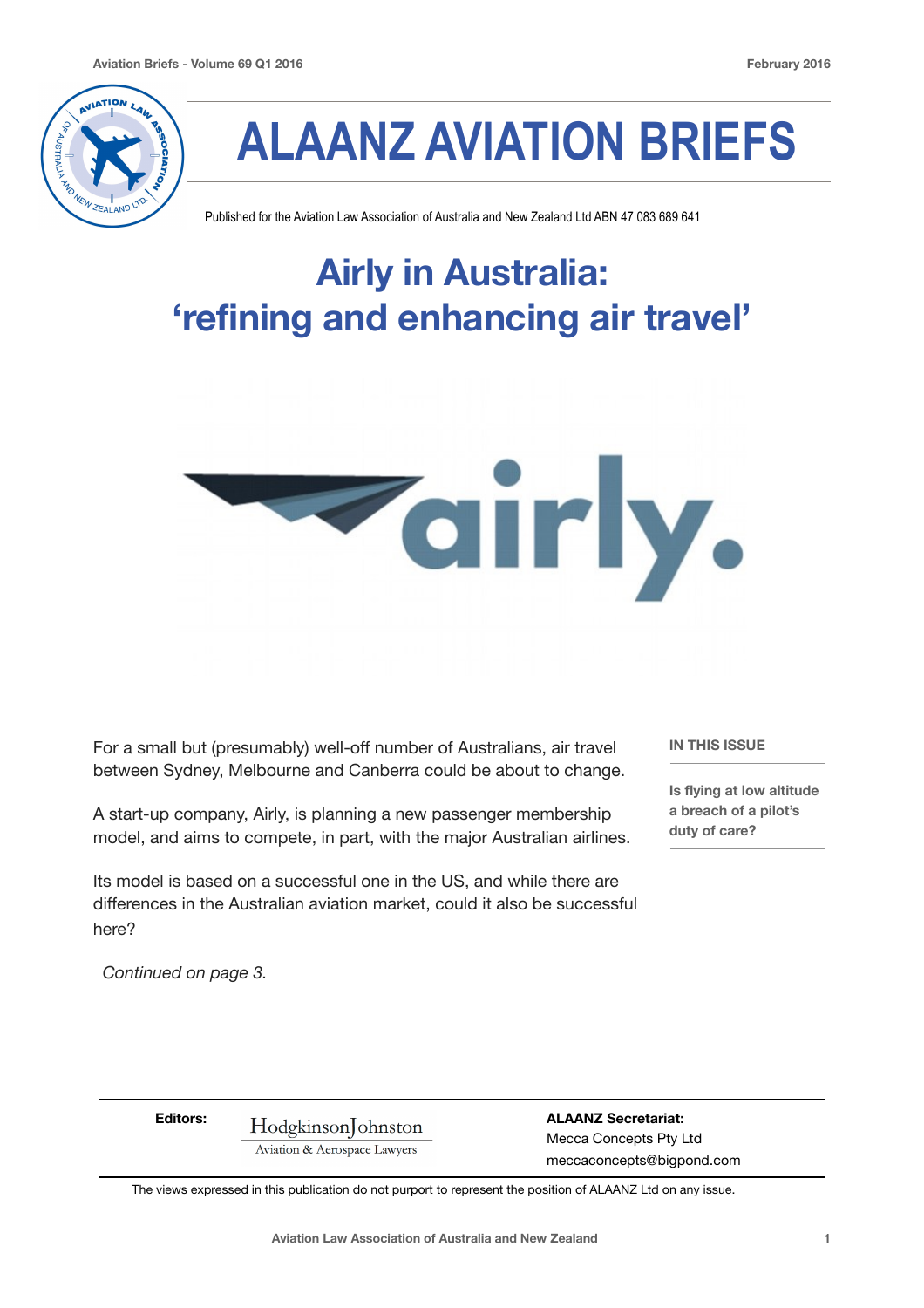## **Table of Contents**

| Airly in Australia:<br>'refining and enhancing air travel'      |    |
|-----------------------------------------------------------------|----|
| Is flying at a low altitude a breach of a pilot's duty of care? | 5  |
| <b>Editors</b>                                                  | 11 |
| <b>Contributors</b>                                             | 11 |
| <b>Questions</b>                                                | 11 |
|                                                                 |    |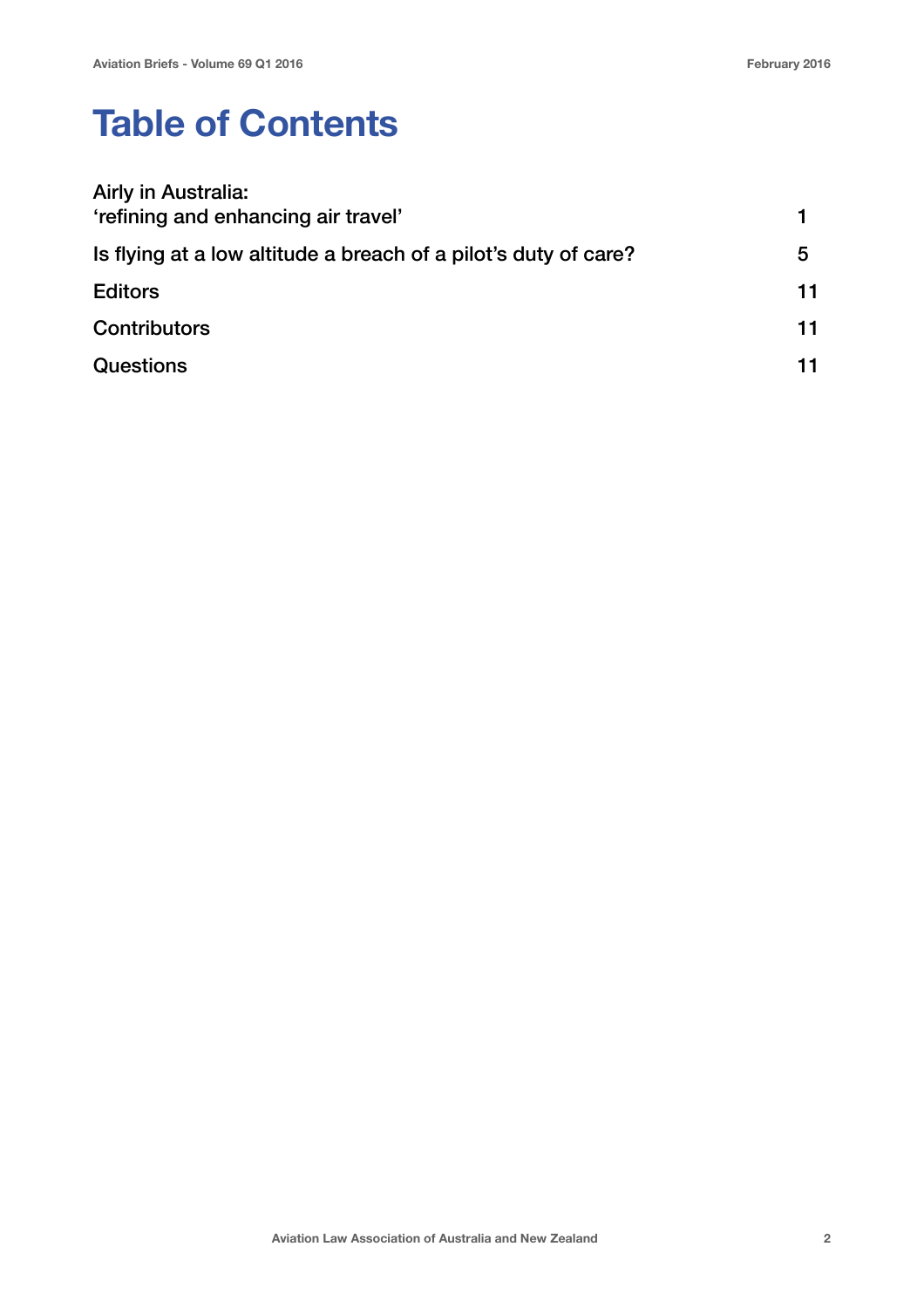# **Airly in Australia: 'refining and enhancing air travel'** (from p1)

#### **David Hodgkinson and Rebecca Johnston**

#### 'More than a seat on a plane'

What are Airly's features and how does it work? Well, it is a self-styled 'unique entry into the world of private aviation, a world that is normally highly exclusive and highly expensive.'

Airly operate Beechcraft King Air 350 aircraft. The aircraft (also, according to Airly publicity, the same aircraft used by the Royal Flying Doctor Service, the Royal Australian Air Force and numerous international operators) has eight leather club seats, each one an aisle *and* a window – 'eliminating the 'armrest war' experienced when flying commercial.' Passengers also travel with 'like-minded individuals including ... 'movers and shakers'.'

Passengers will have their 'every need' met – except perhaps lavatory needs; while an Airly aircraft does have a belted lavatory, one's experience, it seems, 'will be far more comfortable if you use the [airport] lounge toilets instead.'

More prosaically, Airly is marketed as saving one to two hours per round trip through an absence of queues, car parks and, well, people. Airly, it's said, provides 'all the benefits of having your own private plane at a fraction of the cost.' In terms of cost, memberships have three tiers – 'starter', 'business' and 'enterprise.' After a \$1000 joining fee, each tier respectively costs \$2550, \$3150 or \$3750 per month, together with other opportunities to bring a friend free every month.

Airly will initially fly out of private aviation terminals at Bankstown Airport in Sydney, Melbourne's Essendon Airport and Canberra Airport. Bankstown, further from central Sydney, is less congested than Sydney. Essendon is both less congested than Tullamarine and closer to the city.

### 'We don't fly passengers, we fly members'

Most significantly, it should be noted that Airly will not itself be an actual carrier. Rather, it acts – or will act – as an agent for its members, and will not be the operator of the relevant scheduled aircraft. Airly states that Civil Aviation Safety Authority (**CASA**) accredited Air Operator Certificate holders

*WHICH HAVE REGULAR PUBLIC TRANSPORT (RPT) APPROVALS FLYING ON BEHALF OF AIRLY EXERCISE FULL OPERATIONAL CONTROL OF THE AIRCRAFT. ANY AIRCRAFT OWNED OR LEASED BY AIRLY ARE DRY LEASED TO THE OPERATING AIR CARRIER TO FACILITATE OPERATIONS BY THAT CARRIER.*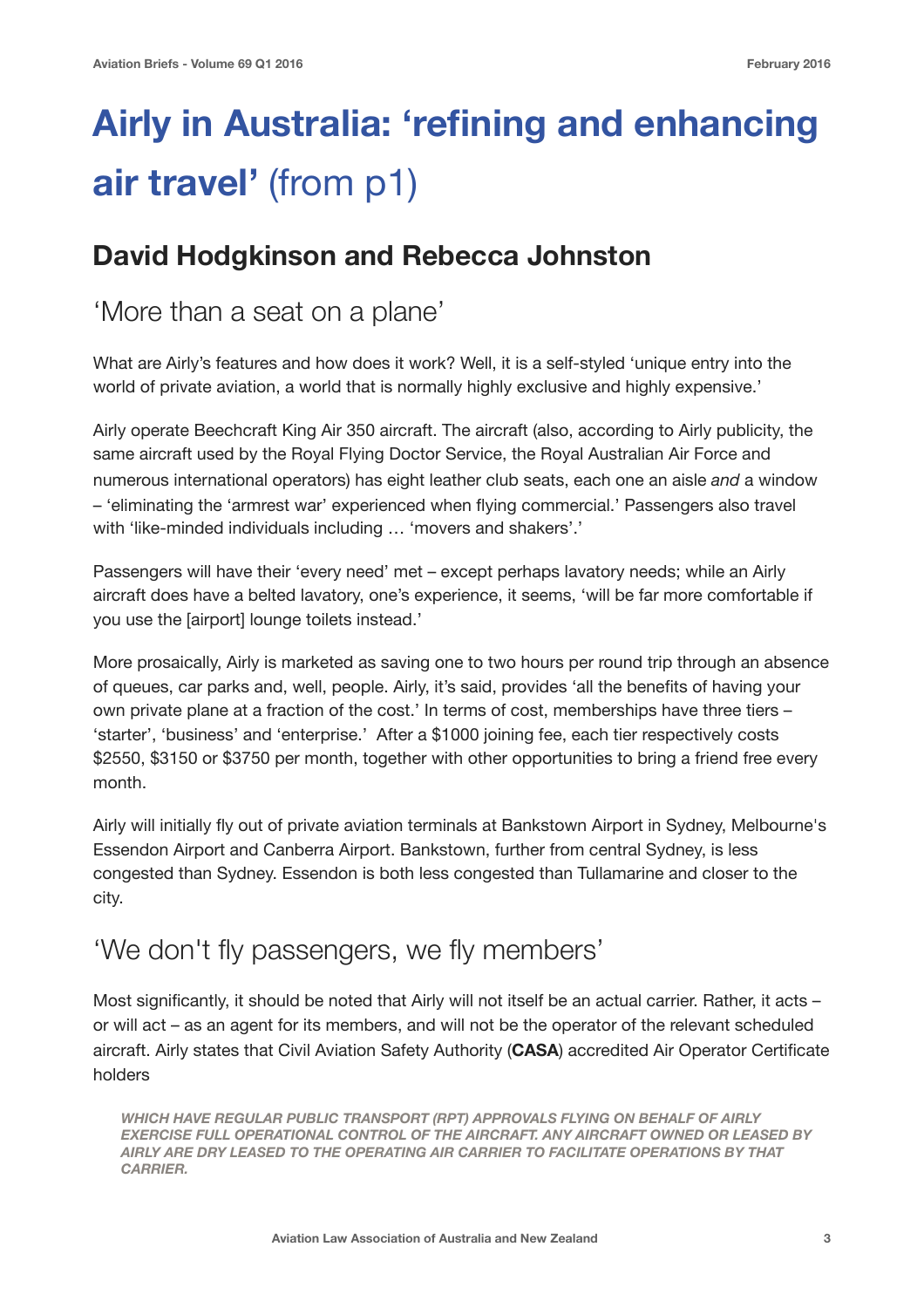A 'dry lease' (as opposed to a 'wet' one) generally involves only the lease of the physical aircraft ultimately to the operating carrier without crew, maintenance (possibly), or fuel.

#### Implications – passenger liability and otherwise – for 'members'

Australian carriers' liability and insurance arrangements are outlined in the *Civil Aviation (Carriers' Liability) Act 1959*. The Act gives the force of law to a number of passenger liability frameworks, including those arising under the various Warsaw liability instruments, and the 1999 Montreal Convention (**MC99**) which is the most passenger-friendly treaty, and provides a separate system of liability for domestic travel.

For Airly's purposes, 'members,' when flying, would be passengers for the purposes of the Australian passenger liability framework for domestic passenger travel created under Part IV of the Act, and is complemented by state government legislation to create a national uniform scheme. Arrangements for compulsory passenger insurance are outlined in Part IVA of the Act.

#### Will it work?

Airlines go bust fairly regularly. In the US, there have been just under 200 airline bankruptcy filings since 1990 including those of Pan Am, Trans World Airlines and Continental. In Australia, while examples are fewer, Air Australia and Ansett are well known failures.

IATA (the organization of the world's airlines) projects that, beyond this year, airline profitability will slow due to the cyclical nature of the industry, increasing interest rates and carrier realization of the maximum benefits of cheap jet fuel, according to IATA. Its CEO has said that the industry's profitability 'is better described as 'fragile' than 'sustainable.'

Notwithstanding this less than rosy (international) outlook, could this be the right time for the (domestic) Airly? In an average four weeks, 7.6 million Australians do fly on a domestic airline, 4.6 million travel with an international airline and 1.9 million fly domestic business class.

On those figures, absent any other consideration, maybe the times will suit Airly. And given its unique structure and business model, perhaps loss-making factors which apply to other, 'traditional' carriers won't apply so much to it…

### Elitism in the skies

The Airly model – or variations of it – has operated in other jurisdictions. In Australia, however, on the scale and in the way Airly proposes, it's new. It offers yet another 'class' of air travel, albeit on fairly straightforward, but sparsely populated and nicely kitted-out, aircraft (again, each seat is both an aisle *and* a window ...).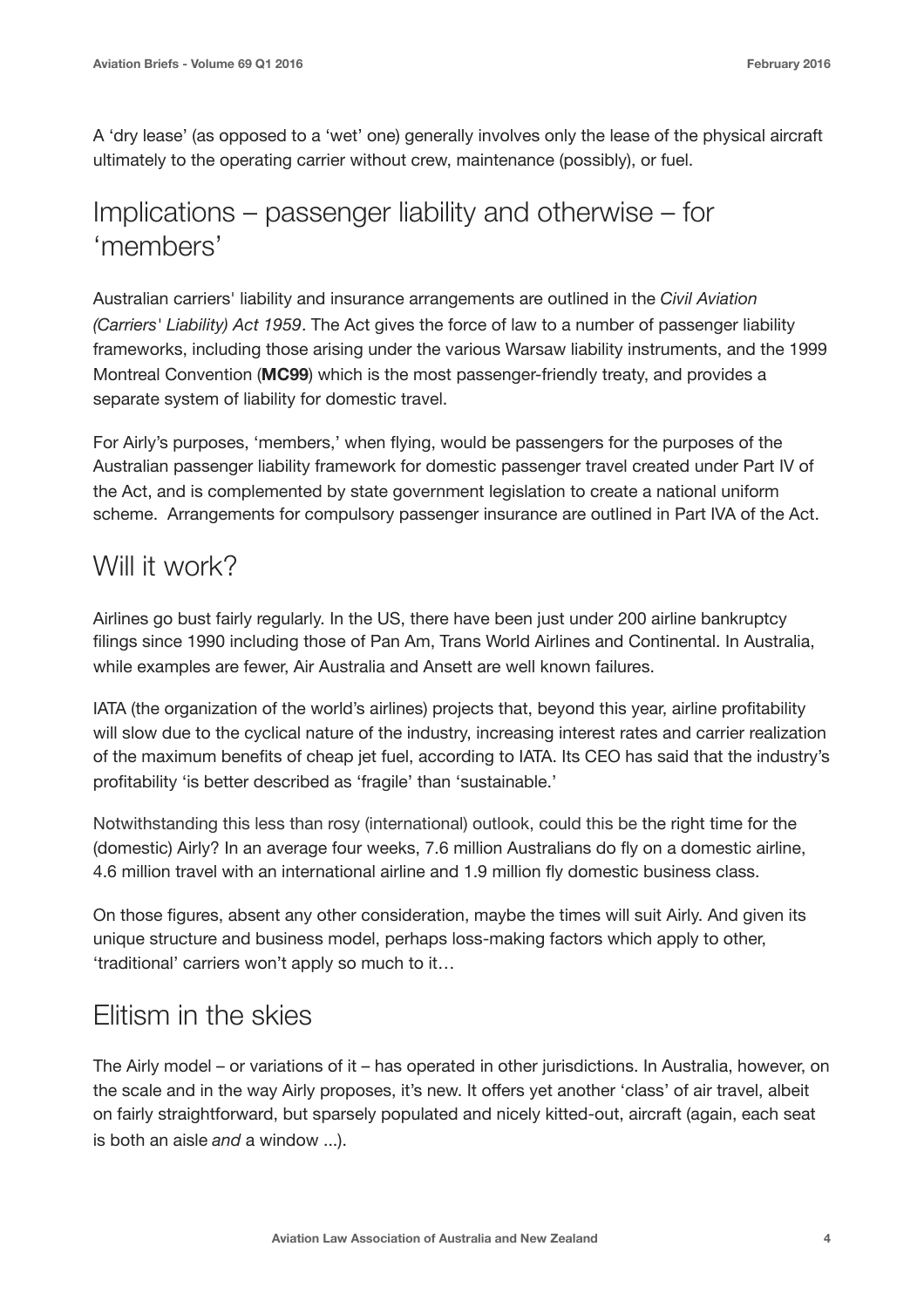In passenger terms, air travel has always been stratified (as it were). Airly – and developments like it around the world – is simply another iteration of this stratification. And we suspect Airly probably won't offer carbon offsets to its passengers.

*Footnotes can be supplied upon request.* 

## **Is flying at a low altitude a breach of a pilot's duty of care?**

*Cook v Modern Mustering Pty Ltd & Ors* and *Savage & Ors v Modern Mustering Pty Ltd & Ors* [2015] NTSC 82

#### **Shannon O'Hara**

The Northern Territory Supreme Court recently found in favour of the defendants<sup>1</sup> to a common law claim for damages for catastrophic personal injuries sustained by a passenger during a low altitude aerial mustering accident.

#### Facts

The accident occurred on 30 September 2008 on Suplejack Station; a large cattle station in the Tanami Desert, Northern Territory owned and operated jointly by a partnership between members of the Cook and Savage families.<sup>2</sup>

The accident helicopter, a Robinson R22 (**helicopter**) belonged to Hayes Holdings (NT) Pty Ltd (**Hayes**) and was being flown pursuant to an AOC3 held by Modern Mustering Pty Ltd (**MM**), with a contract in place between Suplejack partners and Hayes for the mustering services.<sup>4</sup> The pilot was Mr Zebb Leslie (**Leslie**), an employee of Hayes.

On the morning of the accident, Mr Rob Cook (**Cook**) (the son of the Cook Partners), departed in the helicopter with Leslie in order to locate the tail of the cattle and so Cook could instruct Leslie as to where the cattle were to be mustered.<sup>5</sup>

After locating the tail of the cattle, Cook reportedly asked Leslie to take him back to his gyrocopter so Cook could help Leslie keep the mob walking and then Leslie could get on to mustering the other cattle towards an agreed location at the station (**return flight**).6

Leslie allegedly turned the helicopter, gained altitude and increased speed to about 60 to 70 knots to take Cook back to his gyrocopter. The helicopter was reportedly cruising at about 250' above ground level (**AGL**) for between one and two minutes when Cook felt the helicopter lag. In fact, the helicopter had suddenly completely lost power.<sup>7</sup>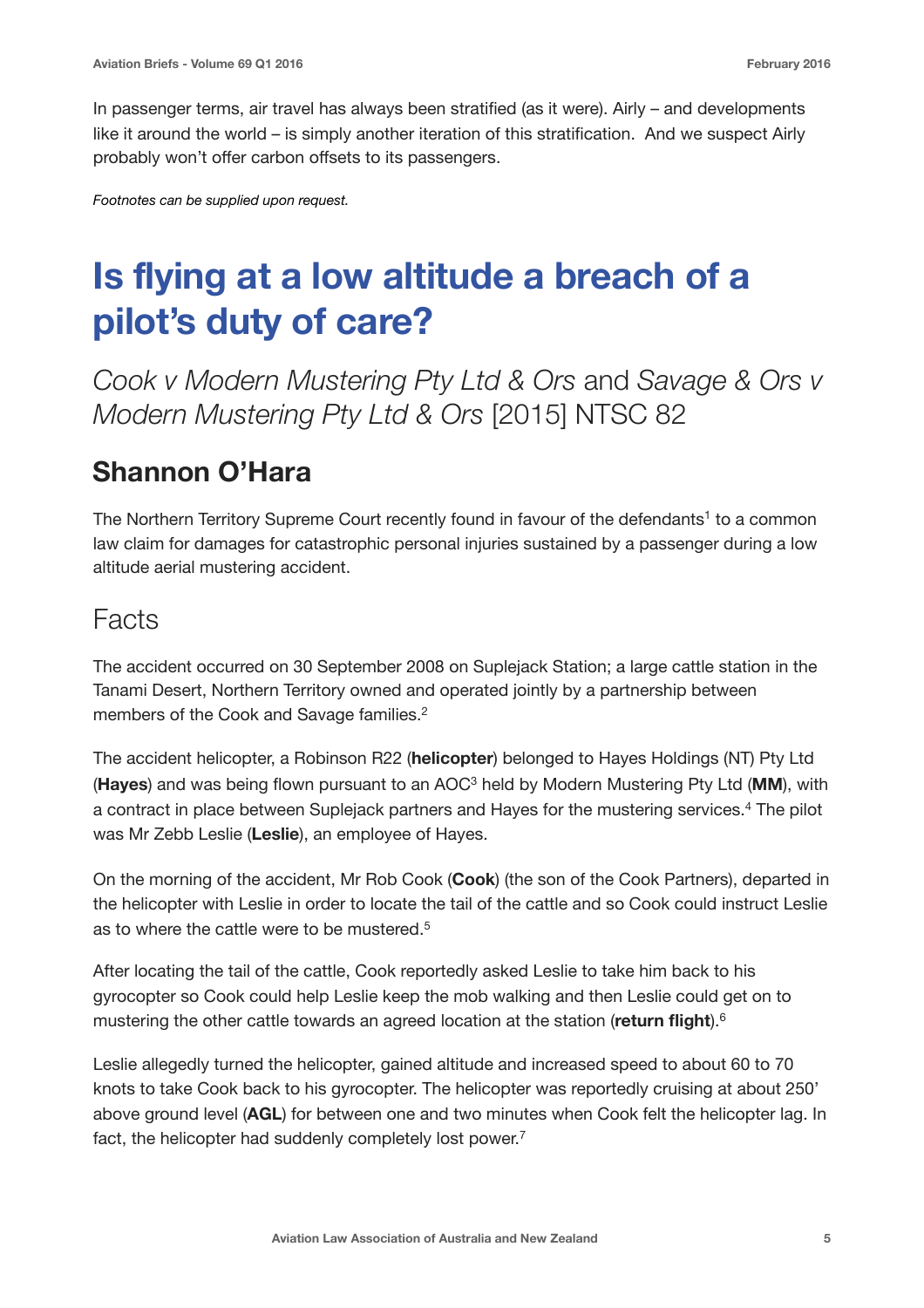Leslie allegedly said words to the effect of 'we're going down' and attempted an autorotation<sup>8</sup> but as the helicopter came down the tail rotor clipped a tree and broke off. The helicopter landed on the skids without the tail, slid forward for about seven metres, then tipped forward until the rotor hit the ground.<sup>9</sup> It is probable that one of the skids dug into the soft ground or hit a concealed obstacle, causing the helicopter to tip over landing on the passenger side.10

Cook sustained multiple catastrophic injuries to his spine, resulting in permanent loss of movement and sensation below the C4 vertebrae, including his left arm and both legs. He retains a limited ability to move his right arm.<sup>11</sup> The pilot was uninjured.<sup>12</sup>

### Litigation

Cook commenced proceedings for workers' compensation. This claim was settled for a lump sum payment to Cook of \$10.5 million. The workers' compensation insurer in turn commenced proceedings to recover the payments made under that settlement from each of the defendants.<sup>13</sup>

Cook also commenced a common law action against each of the defendants alleging a breach of duty of care owed by Leslie to Cook, with Hayes and MM vicariously liable for Leslie's breach of duty.14 Each of the defendants admitted the existence of a duty of care on Leslie's part but denied the alleged breach and, in turn, denied any breach of duty caused the injuries suffered by Cook.15

In his claim documents, Cook alleged Leslie's duty of care included a duty to not fly the helicopter at a height less than 500' from the ground while carrying a passenger unless taking off or landing, or otherwise forced to, or performing a task in which it was necessary (i.e. a breach of Regulation 157(1)(b) of the *Civil Aviation Regulations*) (**Regulations**).16

The court ordered the common law claim and recovery proceeding be heard together with claims for contribution agreed to be postponed until after liability was determined in the principal proceedings.17

### Did Leslie breach the duty of care owed to Cook?

In order to answer this question, the court considered three issues which we discuss below:

#### **Was Leslie engaged in aerial stock mustering operations at the time of the engine failure?**

In his pleadings and at trial, Cook alleged Leslie was not conducting *'aerial mustering operations'* while on the return flight, and was therefore in breach of the Regulations<sup>18</sup> to have been flying below 500' at the time of the accident. In pursuing this allegation, Cook relied on the definition of *'aerial stock mustering'* set out in Civil Aviation Order 29.10 (**Order 29.10**) as *'the use of aircraft to locate, direct and concentrate livestock while the aircraft is flying below 500' AGL and for related training operations'*. Cook claimed that once the decision to commence the return flight had been made, the helicopter was no longer engaged in aerial musting, and was therefore not permitted to fly under 500'.19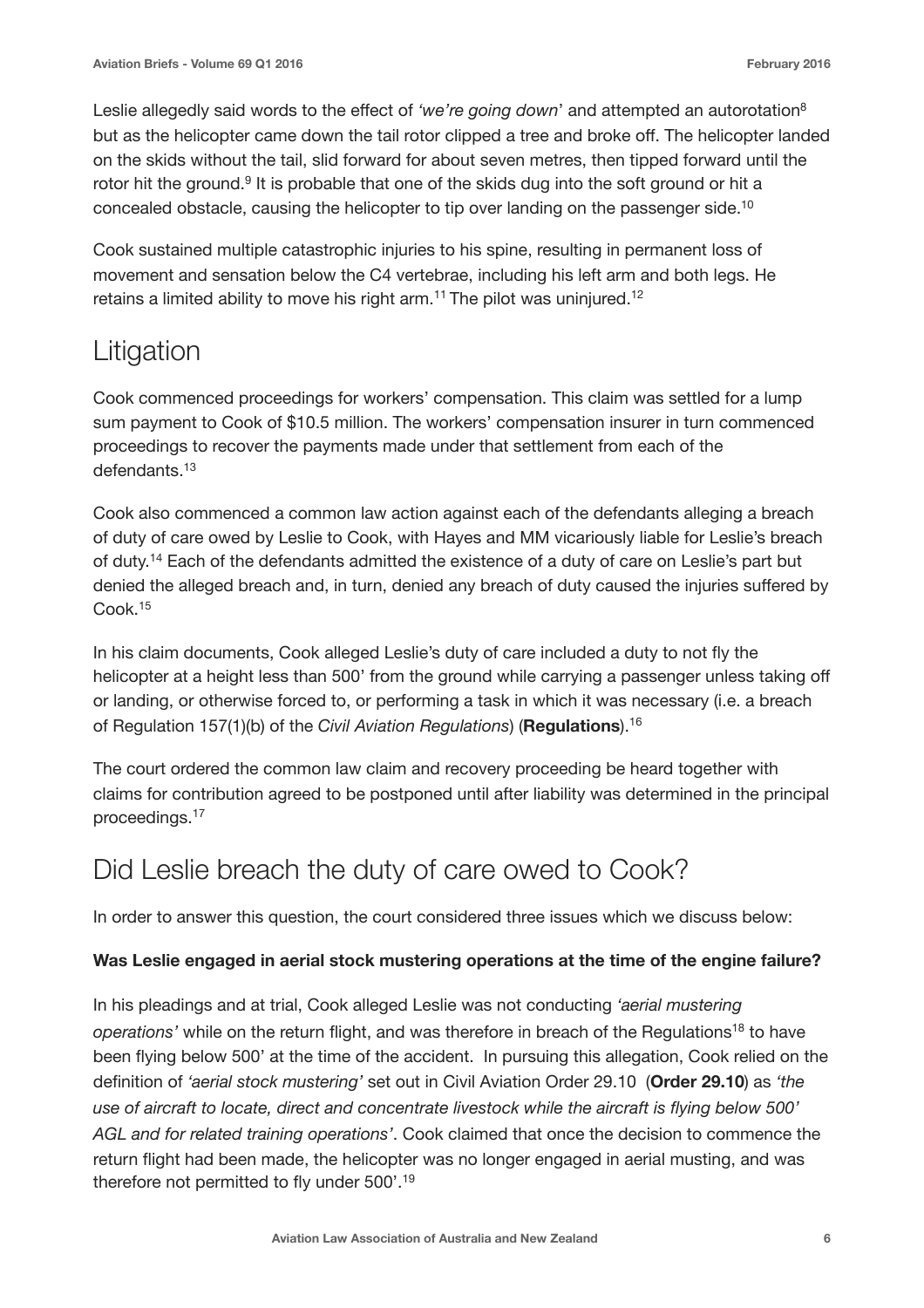Cook directed the court to the fact the low flying permit issued to MM only permitted aircraft to fly at a height lower than 500' on condition *'persons other than crew members are not carried'* with the definition of *'crew member'* being *'a person assigned by an Aircraft Operator for duty on an aircraft'*. 20

Cook alleged there was no evidence capable of supporting the conclusion he was a crew member at the time of the accident because he was in fact an employee of the Cook Partners, and if correct, it would not be permissible for Leslie to fly the helicopter lower than 500' with a spotter on board.<sup>21</sup>

The court did not agree with Cook for two reasons.

Firstly, the court found that while a helicopter is engaged in aerial mustering operations, the person accompanying the pilot as spotter comes within the definition of crew member because the spotter is performing a duty on the aircraft for the purpose of the aerial muster. $22$ 

Secondly, the court found the pilot is the delegate of the aircraft operator for the purpose of assigning a person for duty on the helicopter and as such, there can be no doubt the pilot would have the right to refuse to carry a person as spotter if the pilot did not believe the person to be suitable.<sup>23</sup>

#### **Was the helicopter engaged in aerial mustering while on the return flight?**

As to this issue, the court said Cook's pleadings drew *'a sharp distinction'* between mustering in the strict sense (i.e. specific manoeuvres to move or direct cattle) and spotting, and in turn a further distinction between the activity of spotting and the return flight.<sup>24</sup>

Counsel for Leslie countered Cook's submissions contending the term *'aerial stock mustering operations'* in Order 29.10 (and in turn *'aerial work operations'* in MM's low flying permit) must be construed in the context of the whole of the legislative regime in which they operate, that is by reference to the purpose for which the aircraft is being flown on a particular flight and not restricted to the specific activity of moving cattle with a helicopter. It was asserted this would extend to include all aerial operations related to the function of aerial stock mustering and which occur during the course of a flight for that purpose.25

The court agreed, finding a narrow construction of the term *'aerial stock mustering operations'* (which from the regulatory scheme form a sub-set of *'aerial work operations'*) would result in the pilot potentially having to change regulatory requirements mid-flight, a result which would be unworkable and contrary to the court's view of the legislative purpose of the regulatory framework on this issue.26

As such, the court concluded the helicopter was engaged in aerial stock mustering operations when the accident occurred, and accordingly, Leslie was not in breach of the Regulations for having flown the helicopter below 500' at the relevant time.<sup>27</sup>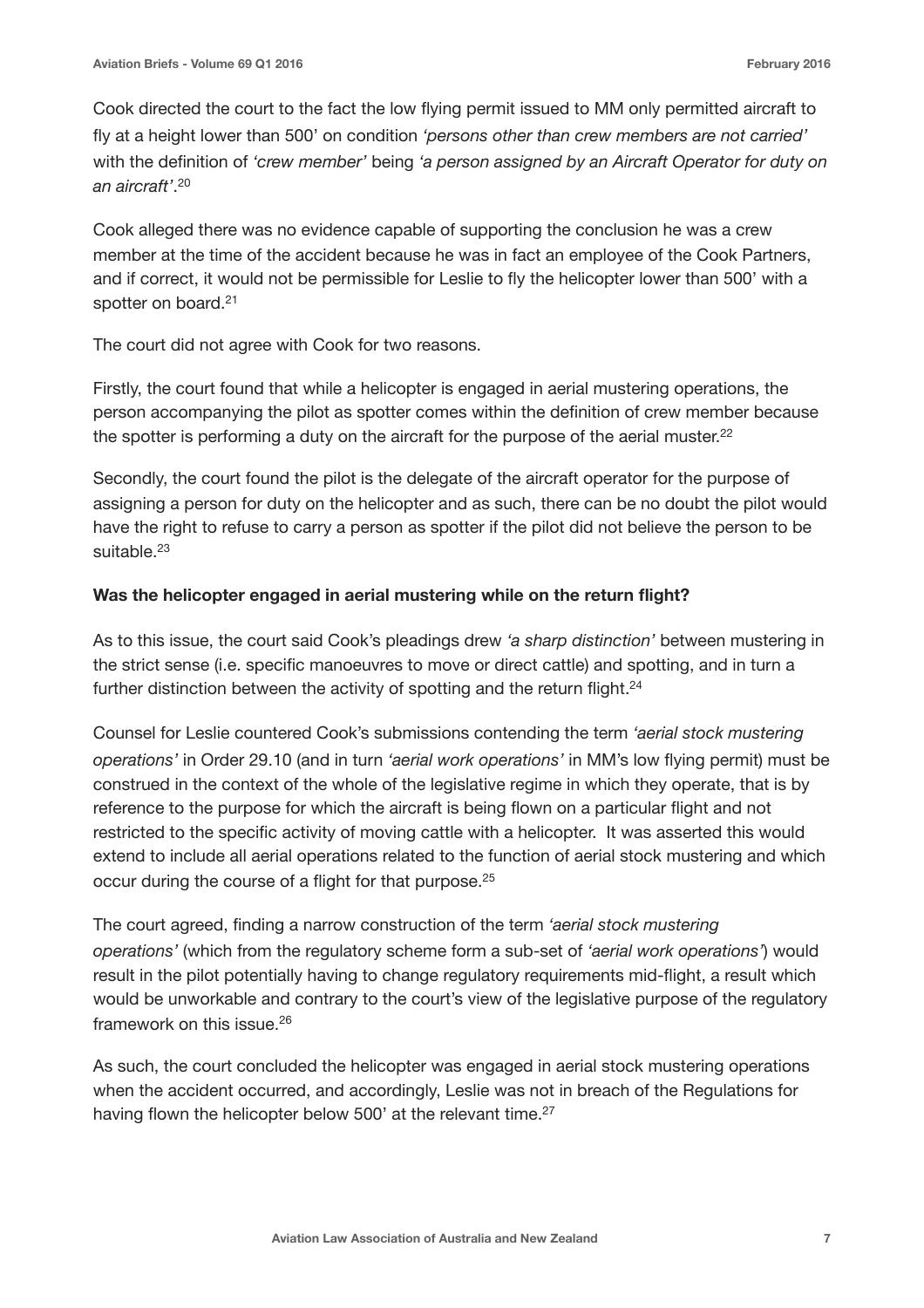#### Was Leslie in breach of his duty of care to the Plaintiff in flying below 500' in the **circumstances?**

The court identified the relevant risk in this matter as 'the risk of injury to Cook, if there was a sudden loss of power or other mechanical failure in the helicopter'.<sup>28</sup>

The court noted the risk of injury should this occur in a *'helicopter flying at any height was obvious'*, 29 but as to the probability of such an occurrence, none of the experts had given evidence addressing this issue and as such, there was an absence of information upon which to form the basis for an assessment of what a reasonable pilot would have done in the circumstances.30 In addition to the evidentiary limitations canvassed above, the court also found there was little by way of expert evidence addressing the potential costs involved in flying higher during a muster.<sup>31</sup>

Notwithstanding the evidentiary limitations, the court made several findings in regards to these issues:

- *• FIRSTLY, THE EVIDENCE SEEMED TO INDICATE FLYING HIGHER IS GENERALLY CONSIDERED TO BE*  SAFER IN AN EMERGENCY BECAUSE IT GIVES THE PILOT MORE TIME AND MORE OPTIONS. *ALTHOUGH THERE ARE SOME EMERGENCIES IN WHICH FLYING LOWER WOULD BE SAFER;*
- *• SECONDLY, COMMERCIAL HELICOPTER PILOTS ENGAGED IN MUSTERING OPERATIONS GENERALLY FLY BELOW 500' EVEN WHEN NOT ACTIVELY ENGAGED IN MOVING CATTLE;*
- *• THIRDLY, THERE ARE SOUND OPERATIONAL REASONS FOR THIS (REFER TO ITEM TWO ABOVE) IN SOME CIRCUMSTANCES BECAUSE LOW FLYING MINIMISES THE NOISE FOOTPRINT OF THE HELICOPTER AND BAD MANAGEMENT OF NOISE CAN SCARE THE CATTLE OFF IN THE WRONG DIRECTION AND SUBSTANTIALLY INCREASE THE COST OF THE MUSTER;*
- *• FOURTH, THE CRASH HAPPENED ABOUT ONE MILE (TWO MINUTES) FROM THE TAIL OF THE CATTLE BEING MUSTERED, THERE WAS NO EVIDENCE OF HOW LONG IT WOULD HAVE TAKEN THE PILOT TO CLIMB TO 500' AFTER HE COMMENCED THE RETURN FLIGHT;*
- *• FIFTH, THERE WAS NO EVIDENCE OF WHETHER FLYING AT 500' WOULD HAVE BEEN LIKELY TO SCARE THE MOB OFF THE ROUTE THEY WERE ON, OR HOW SOON THE PILOT COULD HAVE STARTED TO CLIMB WITHOUT A REAL RISK OF SCARING THE MOB OFF THAT ROUTE;*
- *• SIXTH, THERE WAS NO EVIDENCE OF HOW LIKELY HELICOPTER ENGINE FAILURE IS TO ENABLE THE COURT TO BALANCE THAT RISK (AND THE POSSIBLE SAFETY MARGIN ACHIEVABLE BY FLYING HIGH) AGAINST THE POSSIBLE COST IN TERMS OF HINDERING THE MUSTER; AND*
- *• FINALLY, NO ONE EXPRESSED THE OPINION THAT IN THE CIRCUMSTANCES DESCRIBED IN THE EVIDENCE OF COOK IT WAS NOT NECESSARY OR DESIRABLE FOR OPERATIONAL REASONS FOR THE HELICOPTER TO BE FLYING AT 250' WHEN THE ENGINE FAILED.32*

For the reasons set out above, the court concluded it was 'unable to be satisfied that a reasonable pilot in Leslie's position, would, in the circumstances, have flown the helicopter at 500' or more AGL to guard against the risk of injury to Cook' and for that reason confirmed Cook had not established a breach of Leslie's duty of care in the circumstances.<sup>33</sup>

In concluding its analysis of this issue the court said:

• Leslie was performing a task in respect of which he was authorised to fly below 500'. Cook failed to adduce evidence that Leslie was not performing a task which required flight below 500';34 and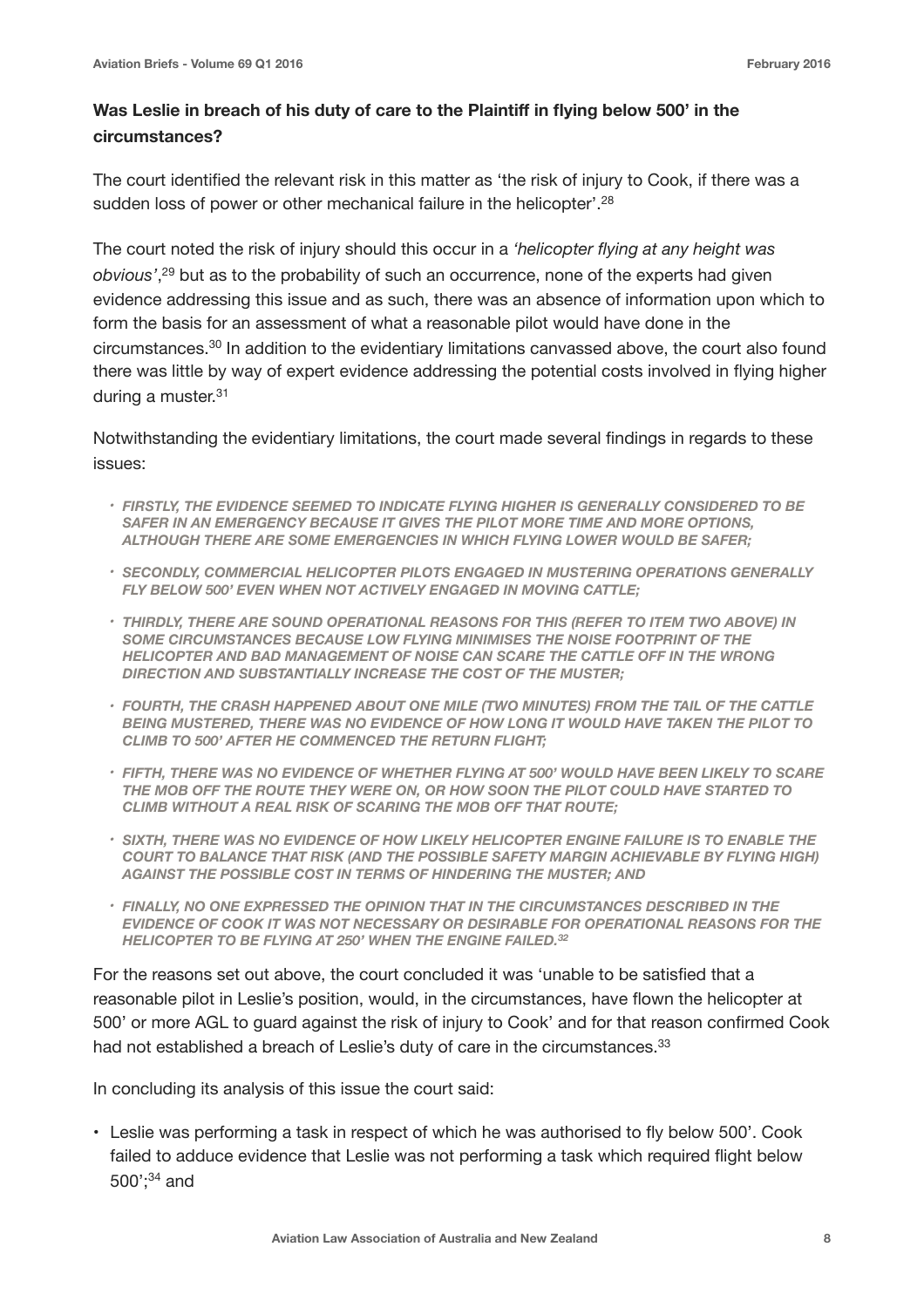• Cook's case that Leslie ought to have been flying at 500' AGL was based on the assumption this is what the regulations required. The regulations did not so require this and as such, there would seem to be no reason to choose 500' as the height at which Leslie had a duty to fly, rather than some other height, higher or lower than 500'.<sup>35</sup>

Having found Leslie was not in breach of his duty of care to Cook, the court confirmed it was not necessary to consider the other issues in the case, but for the sake of completeness proceeded to do so nonetheless.36

#### Causation: If Leslie breached the duty of care owed to Cook, did the breach cause Cook's injuries?

Cook's pleadings addressed the cause of his injuries in the following terms:

- If the helicopter had been flying at 500' or higher, Leslie could have selected an alternative landing site devoid of trees and other obstacles; and
- If Leslie had landed at such an alternative landing site, Cook would not have been injured, or not so badly injured.37

In response, the defendants' submitted Cook's case was essentially a loss of chance case only. That is, Cook could only demonstrate a bare possibility there may have been a different outcome if the helicopter had flown higher. For example, Leslie *might* have chosen a different landing site and the helicopter might not have caught its skid on a snag and flipped. In any event, the defendants' submitted Cook could not establish either of these two eventualities would probably have occurred.<sup>38</sup> The court agreed with the defendants.<sup>39</sup>

In reaching its conclusion, the court noted the experts agreed that if the helicopter had been flying at 500', the pilot would have had more time to select a landing site and a larger available area of ground from which to choose. However they did not believe flying at a greater height would have made a significant difference in the outcome for three reasons:

- Firstly, the landing site chosen by Leslie appeared to have been large enough and relatively clear of obstructions;
- Secondly, they did not think there was a suitable alternative landing site available nearby; and
- Finally, there were too many other variables (wind speed, direction etc) to enable them to say a greater height would have affected the outcome.<sup>40</sup>

The court found that the case put by Cook involved an *'after the fact'* approach to reasoning which was not sufficient to establish that flying the helicopter at the height it was flown (assuming that was in breach of duty) caused the injuries to Cook.41 The court also noted Cook had failed to establish that given the opportunity, a reasonably competent pilot would have chosen an alternative site and in that regard, the joint opinion of the experts was contrary to Cook's approach.42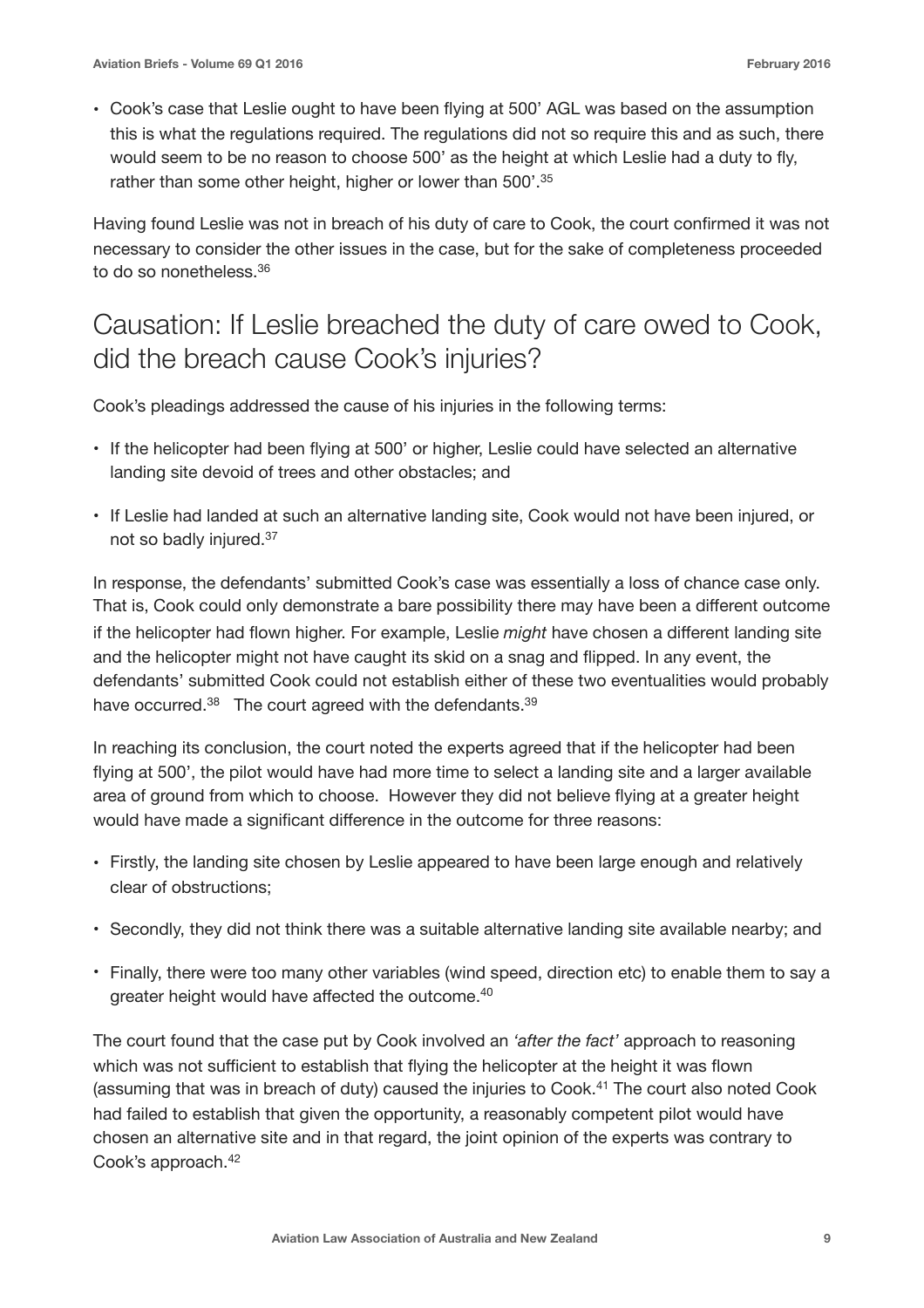### Court's conclusion

In summarising its findings the court concluded that: Leslie was engaged in aerial stock mustering operations at the time of the accident; it was not unlawful for Leslie to be flying at less than 500' AGL at the time the helicopter lost power; Cook failed to prove on the balance of probabilities that Leslie was in breach of his duty of care to Cook; and even if Leslie had been in breach of his duty of care in flying under 500', Cook failed to show that doing so was a cause of his injuries.<sup>43</sup>

As a consequence of the court's findings, judgement was entered for all defendants in both proceedings.44 It is understood that the decision will be appealed.

```
1 Modern Mustering Pty Ltd (ACN 112 371 543), Hayes Holdings (NT) Pty Ltd (ACN 105 519 695), Zebb Raymond 
Leslie and Suple Jack Pastoral (NT).
2 Cook v Modern Mustering Pty Ltd & Ors and Savage & Ors v Modern Mustering Pty Ltd & Ors [2015] NTSC 82 [1].
3 Air Operators Certificate.
4 Cook v Modern Mustering Pty Ltd & Ors and Savage & Ors v Modern Mustering Pty Ltd & Ors [2015] NTSC 82 [9].
5 Ibid [14].
6 Cook v Modern Mustering Pty Ltd & Ors and Savage & Ors v Modern Mustering Pty Ltd & Ors [2015] NTSC 82 [16].
7 Ibid [19].
8 Ibid [20].
9 Ibid. 
10 Ibid [22].
11 Ibid [23].
12 Ibid. 
13 Ibid [24] and [25].
14 Ibid [27].
15 Ibid [28].
16 Ibid [30].
17 Ibid [26].
18 Civil Aviation Regulations, r.157(1)(b).
19 Cook v Modern Mustering Pty Ltd & Ors and Savage & Ors v Modern Mustering Pty Ltd & Ors [2015] NTSC 82: [40].
20 Ibid [41].
21 Ibid [41].
22 Ibid [42].
23 Ibid [42].
24 Ibid [43].
25 Ibid [51].
26 Ibid [52].
27 Ibid [55].
28 Ibid [60].
29 Ibid.
30 Ibid. 
31 Ibid [61].
32 Ibid [69].
33 Ibid [70].
34 Ibid [75].
35 Ibid [76].
36 Ibid [77].
37 Ibid [80].
38 Ibid [85].
39 Ibid [85].
40 Ibid [87].
41 Ibid [102].
42 Ibid [103].
43 Ibid [107].
44 Ibid [108].
```